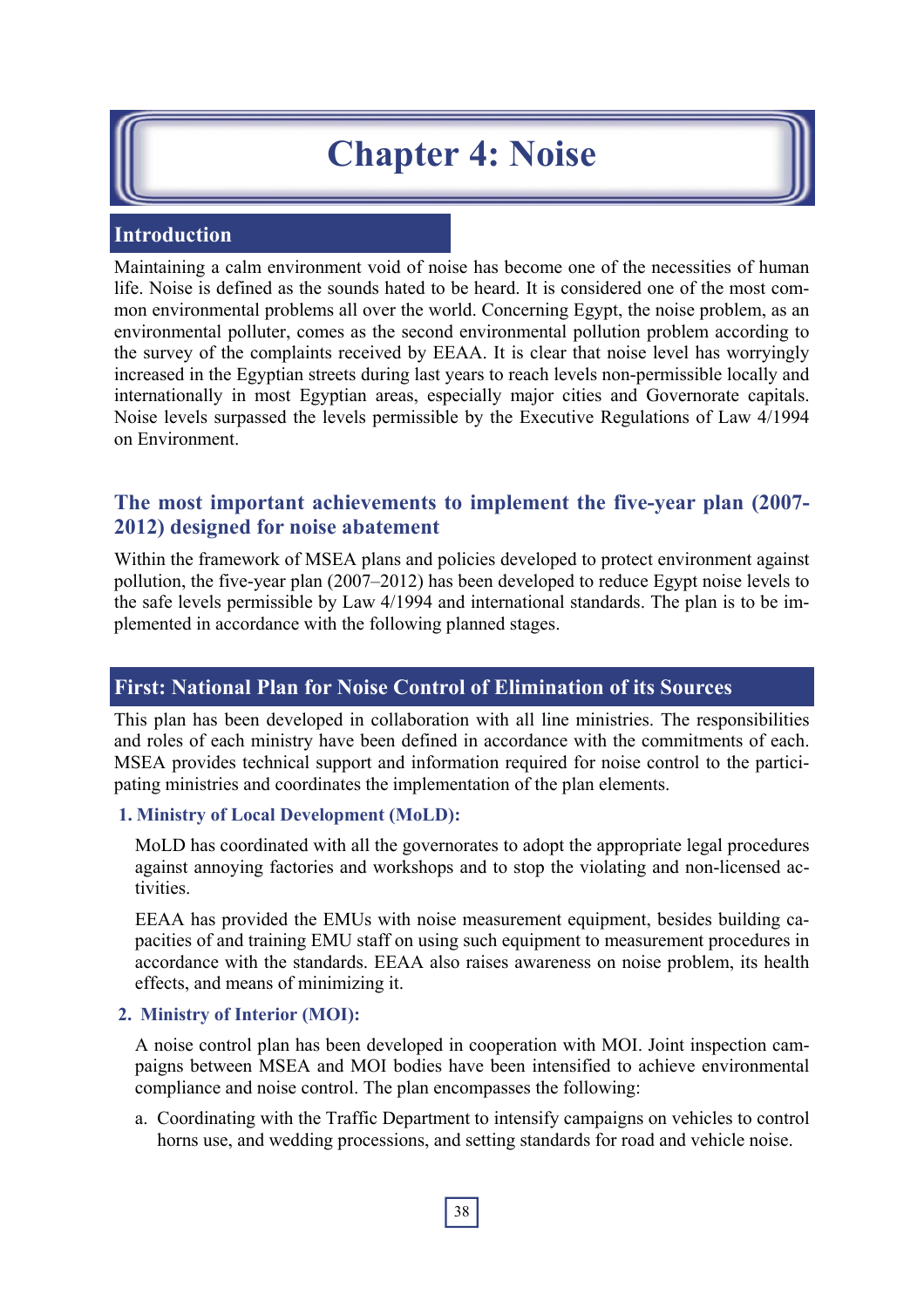- b. Intensifying, in cooperation with the Environment and Water Police, campaigns to control noise from fixed sources (tourist facilities – wedding halls – clubs).
- c. Building capacity in the field of noise measurement. In this respect, Environment and Water Police was supplied with noise measurement equipment, and training on using such equipment was provided.

#### **3. Ministry of Civil Aviation:**

a. Establishment of Airport Noise Monitoring Network

Coordination with the Ministry of Civil Aviation to establish Noise Monitoring Networks to minimize aircraft noise during landing and take off and noise effect on surrounding areas through reviewing the technical standards of airport monitoring networks. MSEA also coordinates with the Egyptian Holding Company for Airports and Navigation to define the locations of noise monitoring around Cairo International Airport and Sharm El-Sheikh International Airport, and to provide training courses on the operation of the network.

b. Cooperation with EgyptAir Holding Company

Cooperation protocol has been signed between EgyptAir Holding Company and EEAA concerning the effect of aviation on environment, especially noise monitoring in the company facilities. Noise levels are monitored and measured in different places in the company. Technical reports on noise are prepared to complete the environmental registry procedures. Training is provided for those responsible for measuring work-environment noise and the surrounding noise. Technical cadres are qualified and trained on measurements. Capacities of the company noise-monitoring staff are built. Technical specifications are set for noise measurement and monitoring equipment used in the Company Environment Department.

#### **4. Ministry of Religious Endowments:**

- a. Coordination with the Ministry of Religious Endowments to adopt appropriate procedures to raise environmental awareness through the religious discourse directed to citizens. Appropriate procedures are taken against the violation of the Minister of Religious Endowments decree limiting the use of microphones to calls to prayers.
- b. Free awareness courses are conducted for Imams in governorates to raise religious and environmental awareness on environmental issues.

#### **5. Ministry of Education (MoE):**

Within the framework of the national plan for noise control, MSEA has coordinated with MoE to implement the following:

- a. General Authority for Educational Buildings (GAEB) is informed on the necessity of observing environmental requirements and compliance of architectural and sound designs when building schools.
- b. MSEA has conducted awareness program for the environmental and population education officials in all MoE Mudiriyas by the National Network for Distance Education (Video conference).
- c. Coordination with all Mudiriyas to take part in raising environmental awareness of students and to ensure that microphones are not used at schools and are replaced with internal receivers.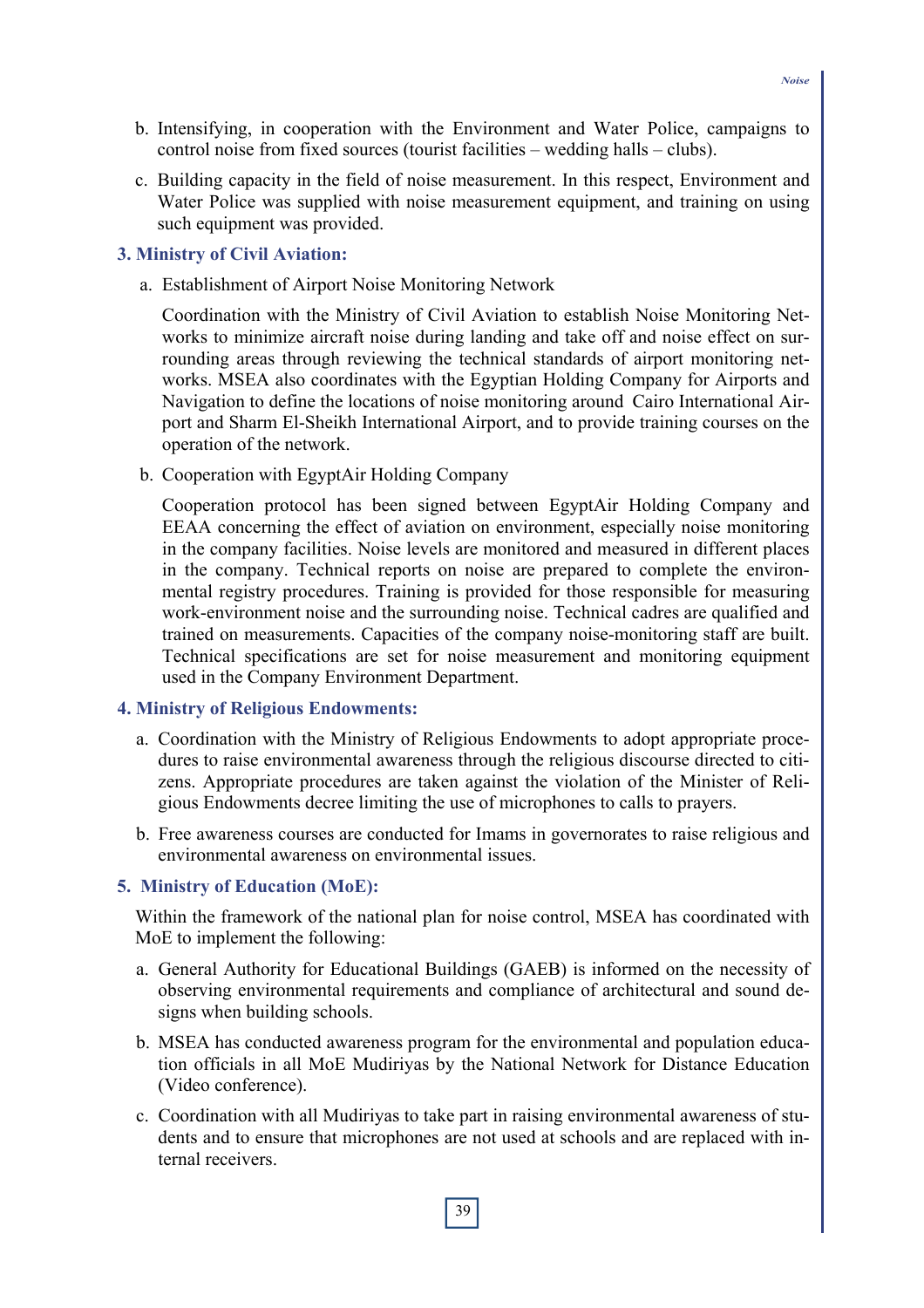d. Environmental dimension is integrated into modified curricula.

# **6. Ministry of Housing, Utilities, and Urban Communities (HUUC):**

- a. A code for improving power efficiency in residential buildings is issued. In coordinating with HUUC, a code is being developed for improving power efficiency in commercial buildings to minimize the use of air conditioners and eliminate their noise.
- b. Procedures minimizing road noise are developed including installing sound barriers at the sides of highways passing through inhabited areas, and leaving an isolating distance when planning new highways.
- c. Public garages and parking areas in cities are provided. Building and shop owners are obliged to provide private garages. The environmental dimension as a basic element of planning new districts and cities is considered.

### **7. Ministry of Tourism:**

- a. Inspection campaigns are launched on tourist facilities to measure noise and take the appropriate legal procedures against the violating ones.
- b. Coordination to adopt all procedures to eliminate noise from tourist facilities. Licenses are only issued after validating sound-proofing systems in celebration and wedding halls and disco such that noise is confined to halls. License may be issued for tourist facilities located at open areas to conduct weddings and organize parties such that noise does not exceed criteria specified in Law 4/ 1994.

# **8. Ministry of Foreign Trade and Industry (MoFTI)**

- a. MSEA and Egyptian Organization for Standardization and Quality (EOSQ) collaborate in setting the Egyptian audio and noise standard specification, and in issuing statement of noise produced by machines and equipment and means of verifying it in accordance with the latest international publications.
- b. The item "Noise" has been added to environmental effects and their mitigation in the environmental screening forms when reviewing the Environmental Impact Assessment (EIA) studies and approving the activity environmentally. The activity owner must abide by Law 4/1994, including noise criteria, in approving the industrial activities and renewing industrial registry certificate.

## **9. Ministry of Health and Population (MoHP):**

- a. Requirements of choosing locations for new hospitals are set in accordance with the environmental requirements and observing noise control requirements concerning planning and construction.
- b. Properly observing that visit instructions, concerning the time and number of visitors, are followed.
- c. Awareness campaigns on the unhealthy effects of noise are launched.

#### **10. Ministry of Transport (MoT):**

a. Expanding establishing and developing ring roads, tree planting on road sides and road median to minimize noise and installing sound barriers in highways near to residential areas.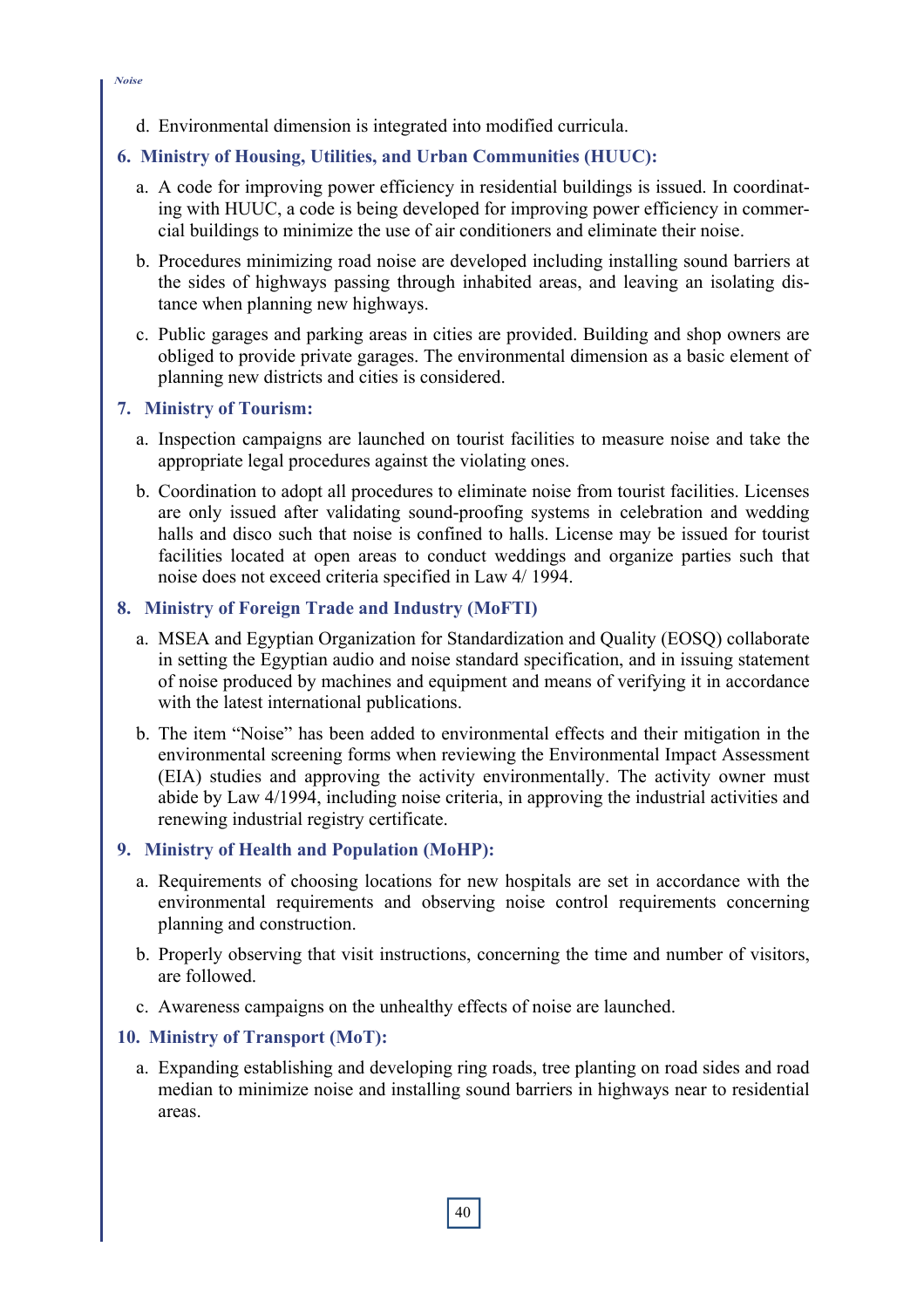- b. Abiding by the road-paving standard specifications in order to reduce friction between car-tires and road surface.
- c. Conducting EIA studies for new roads, provided that means of noise control are observed during planning.
- d. Preparing data on traffic volume of roads and main corridors.
- e. Ensuring that the Egyptian National Railway Authority and the National Authority for Tunnels (NAT) comply with the local and international standards and criteria for noise levels in railway and subway lines.

#### **11. Ministry of Communications and Information Technology (MCIT):**

Within the framework of the cooperation protocol between MSEA and MCIT designed for protecting environment from the bad effects of mobile Base Transceiver Stations (BTS), a study on the levels of noise generated from mobile BTS operating equipment has been conducted to ensure that BTS noise levels comply with standards defined by Law 4/1994 and executive regulations thereof.



**Picture (4-1) Noise measuring at mobile BTSs** 

# **Second: Establishment of Environmental Noise Monitoring Network Starting by Greater Cairo**

Within the framework of the National Plan for Noise Control developed by MSEA in coordi-

nation with line ministries, and to activate the role of MSEA in this respect, a National Noise Monitoring Network (NNMN), containing 30 stations, has been established starting by Greater Cairo. NNMN has been first operated on March 2007. NNMN aims at preparing a database and a map for environmental noise, starting by different areas in Greater Cairo in order to develop plans for noise control, urban planning of the new infrastructure, and solving the existing problems in order to minimize noise level in major cities during the period from 2007 to 2010. In Phase 1, the following steps have been implemented to establish noise monitoring network:

1. Establishing noise monitoring network in Cairo Governorate, starting by south Cairo district. 25 locations representing different areas are chosen to monitor noise according to the international stan-



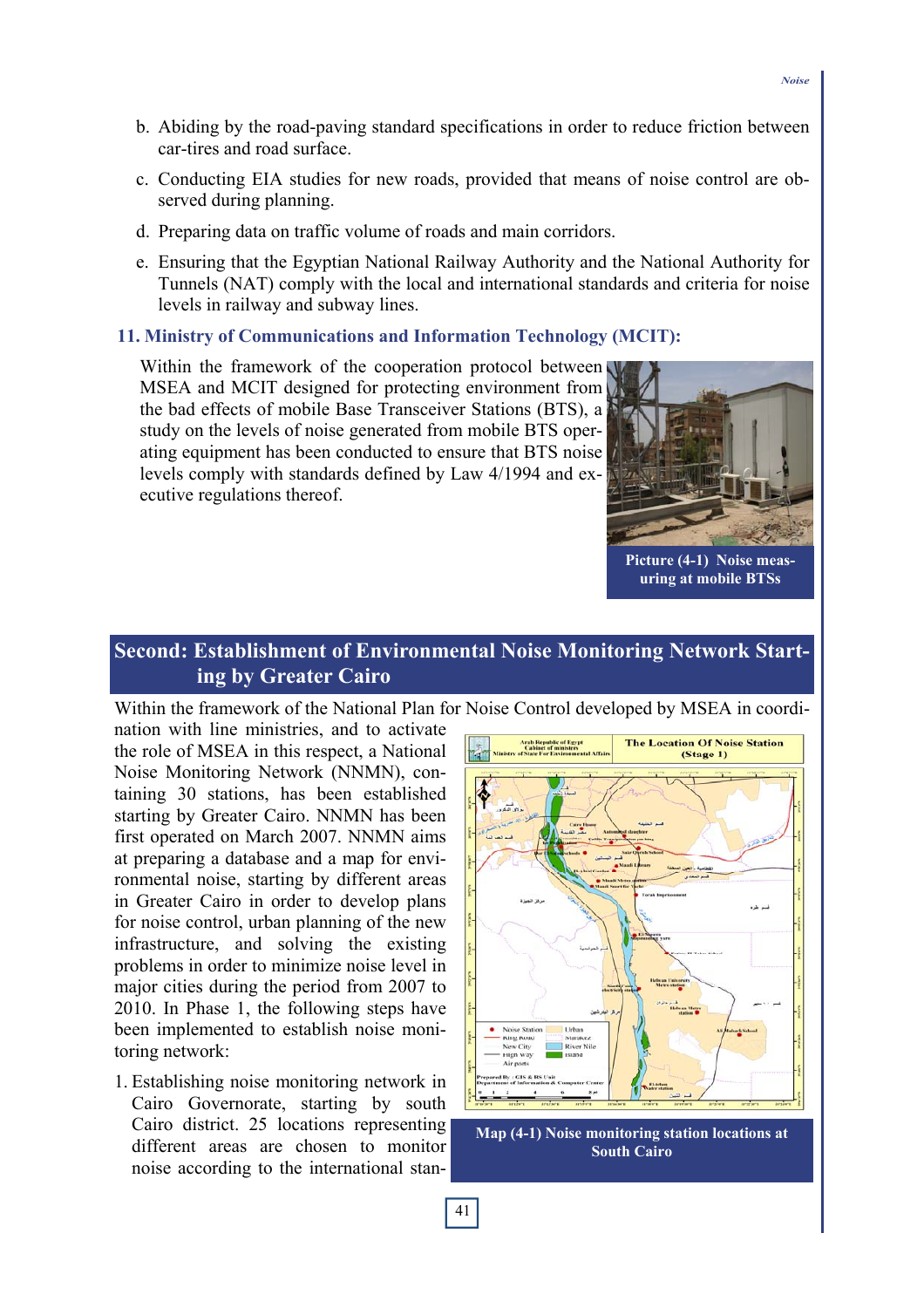dards. Theses areas include all kind of activities (industrial, commercial, and tourist activities, roads, railways, residential areas). Coordinates of every area have been specified.



2. Environmental noise monitoring stations locations are determined using two mobile monitoring units in conducting experimental measurements to determine and choose the appropriate locations. One of these units is installed in Environment and Water Police HQ to conduct experimental monitoring of Corniche road. The other unit is used to specify the appropriate locations in every area and in public squares to install monitoring networks there. Monitoring locations in other areas of Cairo Governorate, including the districts of North, East, and West Cairo, will be specified.



3. MSEA Coordinates with Cairo Governorate to specify 5 locations at the main squares (Tahrir, Ataba, Ramses, Roxy, and Opera Squares). Stations have been permanently installed at these squares.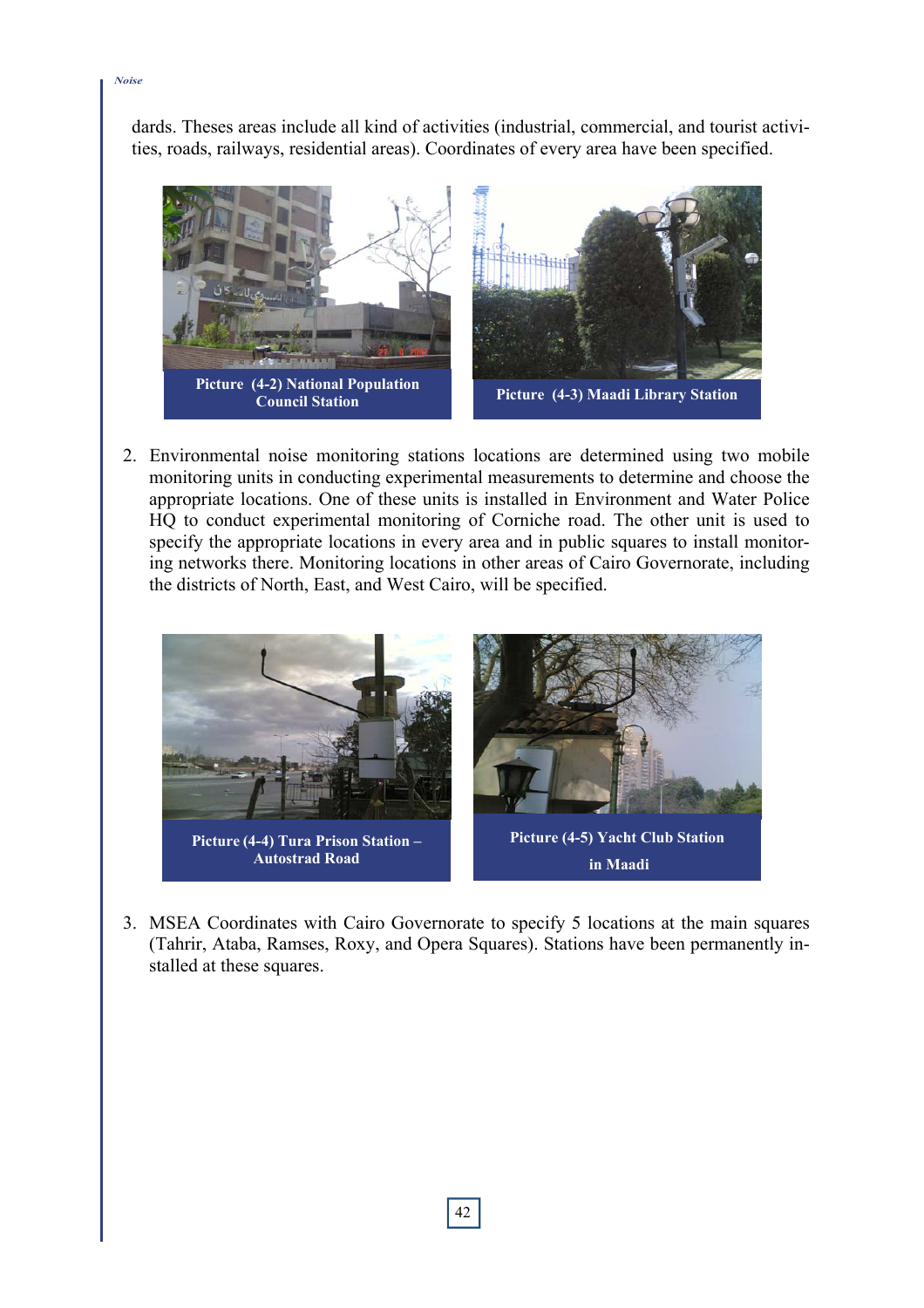

# **Third: Plan of New Cities Assessment and Classification as Environment-Friendly**

Within the framework of new cities classification as unpolluted environment-friendly, noise level studies have been conducted in these cities. Noise level monitoring has been carried out activity in Shorouk and Sheikh Zayed Cities using mobile monitoring stations in different locations in areas of activities. Noise sources have been defined by a data frequency analysis to make use of measurement results in developing technical solutions appropriate for reducing noise levels in these cities and properly utilizing lands when constructing projects and distributing activities.

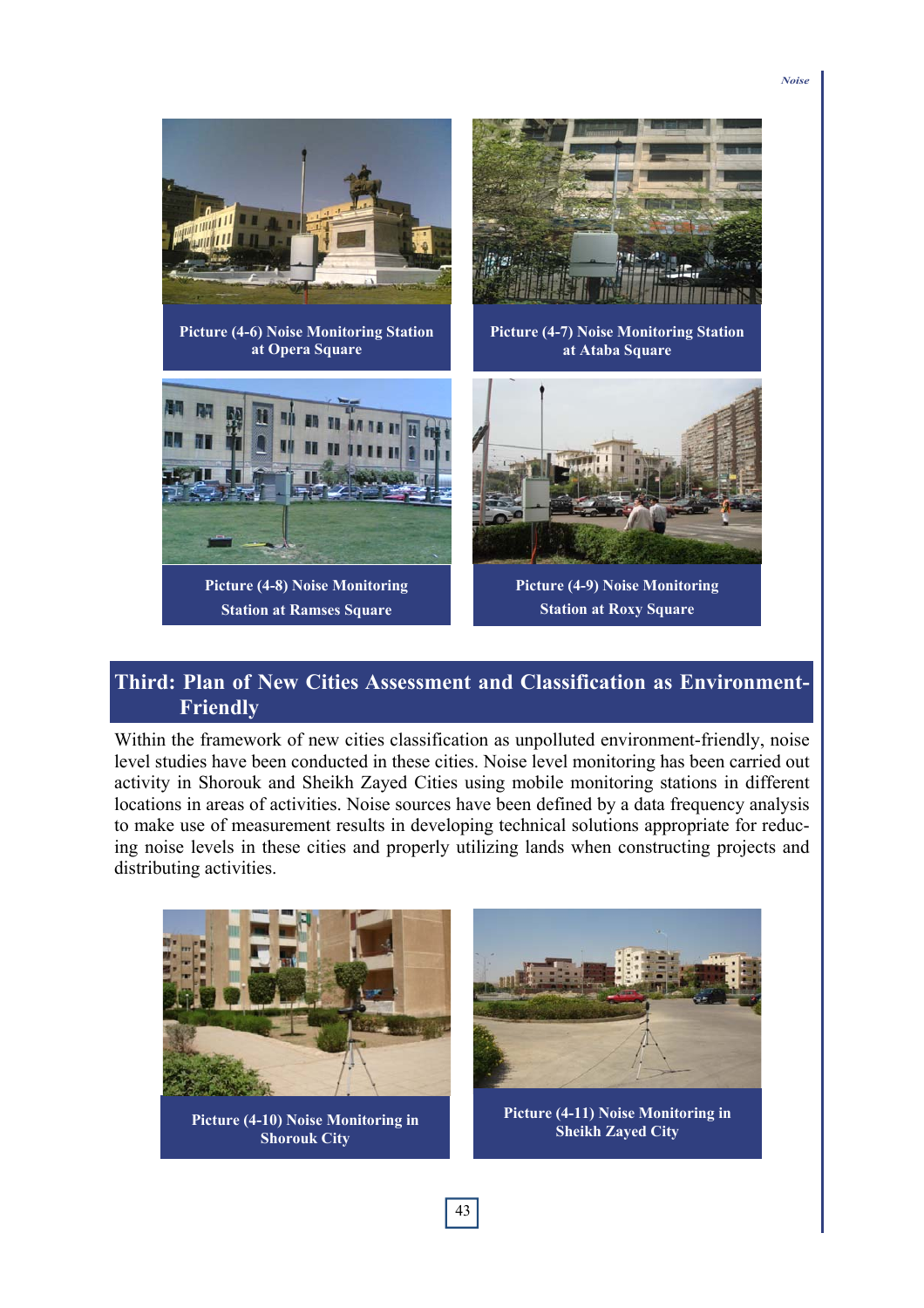*Noise*

# **Fourth: Noise in Vital Areas and Facilities**

Many studies on environmental noise monitoring and noise effect on vital facilities have been conducted including the following

# 1. Study Noise Level at 26<sup>th</sup> of July Corridor:

Noise level is measured at  $26<sup>th</sup>$  of July corridor through different times of the day. The results are sent to HUUC. Based on these results, noise barriers have been installed on the sides of  $26<sup>th</sup>$  of July corridor in some inhabited areas.



## **2. Study on Noise-Safe distance at Cairo-Alexandria Agricultural Road:**

Upon a request from the General Authority for Roads, Bridges, and Land Transport (GAFRBLT), noise level has been measured allover Cairo-Alexandria Agricultural Road on areas of 50 to 100 meters from the road throughout the day. These measurements are designed for determining noise-safe distance from the road to construct facilities.

## **3. Study on Noise Monitoring in Underground Metro (First and Second Lines):**

Different noise measurements have been carried out in the first and second lines of the Underground Metro during morning and evening. The results are sent to MoT to help reduce noise levels in Metro lines, and include studying the expected noise levels within the EIA study on the construction of the third and fourth lines.



**Picture (4-13) Underground Metro Noise Level Study (First and Second Lines)**